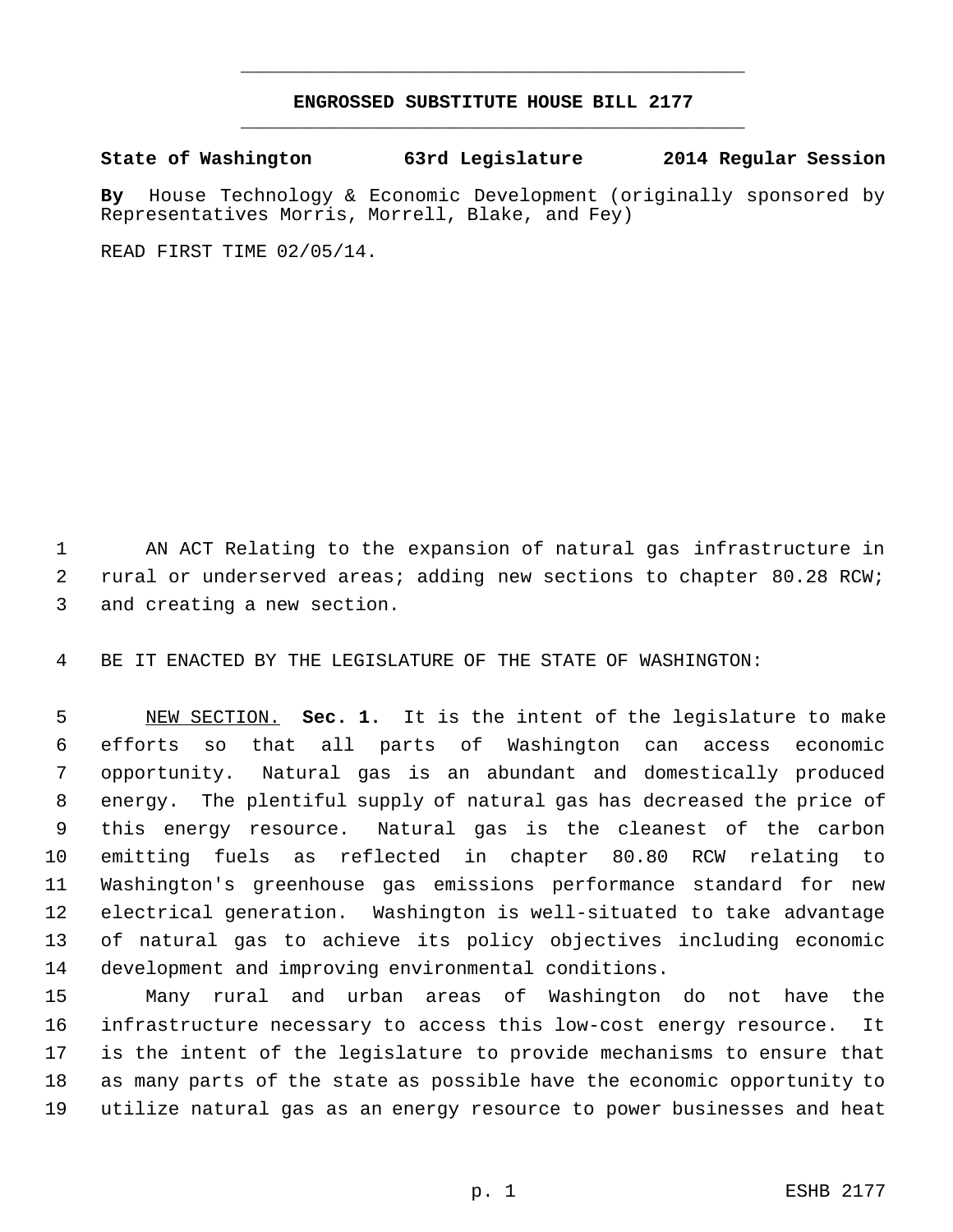homes. In particular, this economic opportunity should be focused on displacing other fuel types that cause harm to state resident's health in the form of pollution.

 NEW SECTION. **Sec. 2.** A new section is added to chapter 80.28 RCW to read as follows:

 (1) The commission shall conduct a process that allows customers and utilities to bring forth innovative proposals for the financing and building of natural gas infrastructure. The goals of these innovative proposals are to:

 (a) Develop and implement alternatives to general rate case proceedings that will cause the extension or expansion of natural gas infrastructure to occur in order to serve some citizens of Washington. In particular, the commission must pursue alternatives that facilitate the extension or expansion of natural gas infrastructure to rural areas or urban areas referred to as donut holes that have insufficient or no access to natural gas as an energy resource;

 (b) Extend natural gas services to areas where woodstoves provide 18 the primary source of residential heating;

 (c) Encourage the development of industrial land that lacks natural gas distribution infrastructure; and

 (d) Allow gas companies to recover the capital costs of the infrastructure over the life-cycle of that infrastructure while mitigating the risk of stranded assets.

 (2) For the purpose of this section, a "donut hole" means an area within a utility's service territory that was underdeveloped when the natural gas system was built out. The previously underdeveloped area now includes homes, businesses, and institutional and industrial facilities that could use natural gas, but does not have access to natural gas services.

 NEW SECTION. **Sec. 3.** A new section is added to chapter 80.28 RCW to read as follows:

 (1) By July 1, 2015, the commission shall adopt rules that promote incremental investments in natural gas infrastructure expansions that by December 1, 2025:

(a) Result in the residential conversion from wood or oil-fired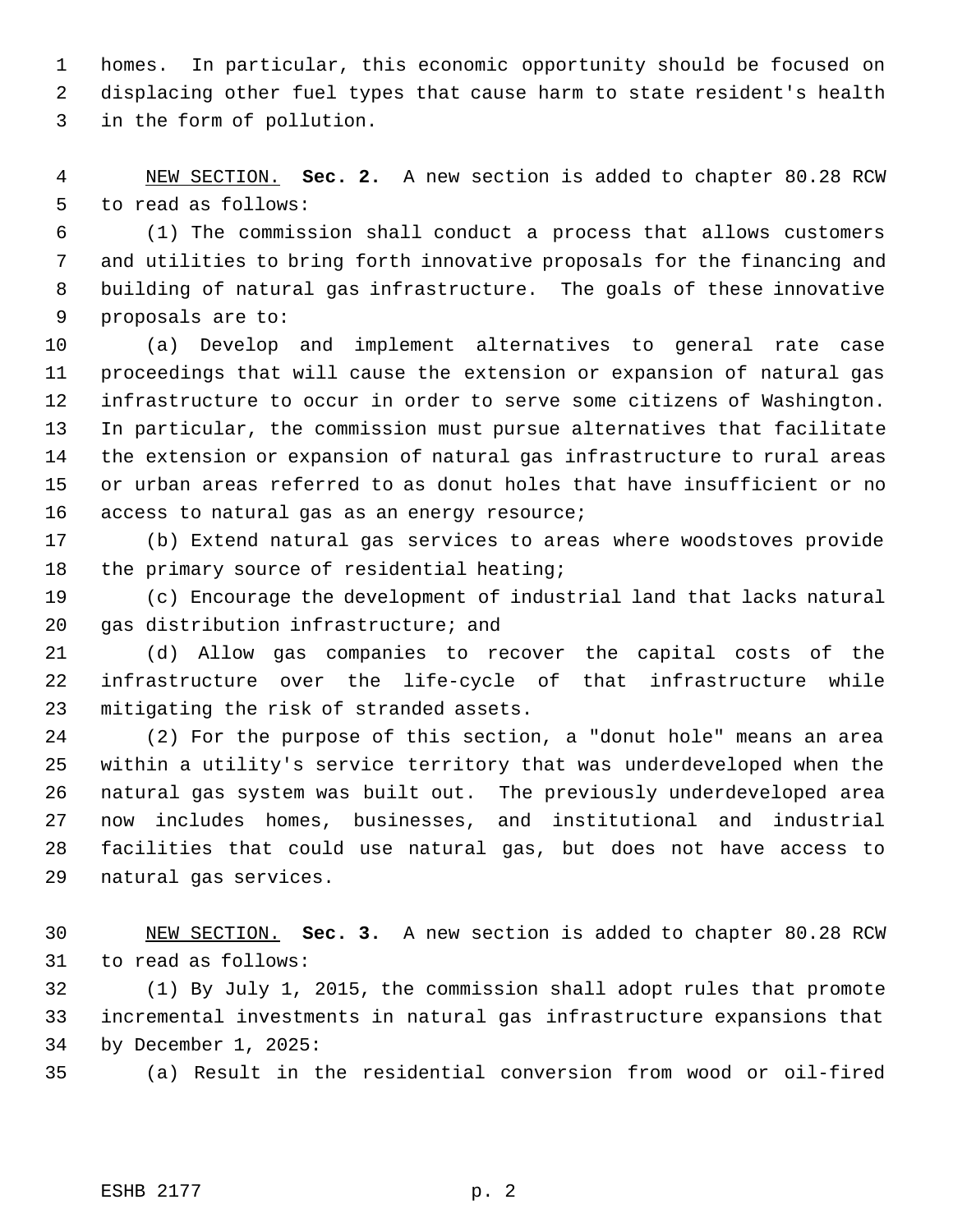boilers for space heating to natural gas, and the conversion from hog 2 fuel and bunker fuel used in industrial processes to natural gas;

 (b) Produce two hundred fifty million dollars in pipeline expansion over a ten-year period, starting in 2015; and

 (c) Result in fifty thousand residential natural gas conversions that currently use wood or oil-fired boilers for space heating over a ten-year period, starting in 2015.

 (2) The progress towards meeting the milestones in subsection (1) of this section must be measured by the commission and reported electronically to the committees of the senate and house of representatives with jurisdiction over energy policy by the commission every four years by December 1st until 2025 using econometric modeling software produced by regional economic models incorporated. If reasonable progress is not being made towards these goals every four years, the legislature shall make adjustments to reach the policy milestones or adjust the milestone goals themselves.

 NEW SECTION. **Sec. 4.** A new section is added to chapter 80.28 RCW to read as follows:

 (1) Each natural gas main extension tariff of a gas company must include the following provisions:

 (a) A maximum footage and equipment allowance provided by the gas company at no charge to the applicant. The maximum footage and equipment allowance may be differentiated by customer class;

 (b) An economic feasibility analysis for those extensions that exceed the maximum footage and equipment allowance prepared by the gas company and provided to an applicant. The economic feasibility analysis must consider the incremental revenues and costs associated with the main extension. In those instances where the requested main extension does not meet the economic feasibility criteria established by the gas company, the gas company may require the customer to provide funds to the gas company, which will make the main extension economically feasible. The methodology employed by the gas company in determining economic feasibility must be applied uniformly and consistently to each applicant requiring a main extension;

 (c) The timing and methodology by which the gas company will refund any advances for construction as additional customers are served off the main extension. The customer may request an annual survey to